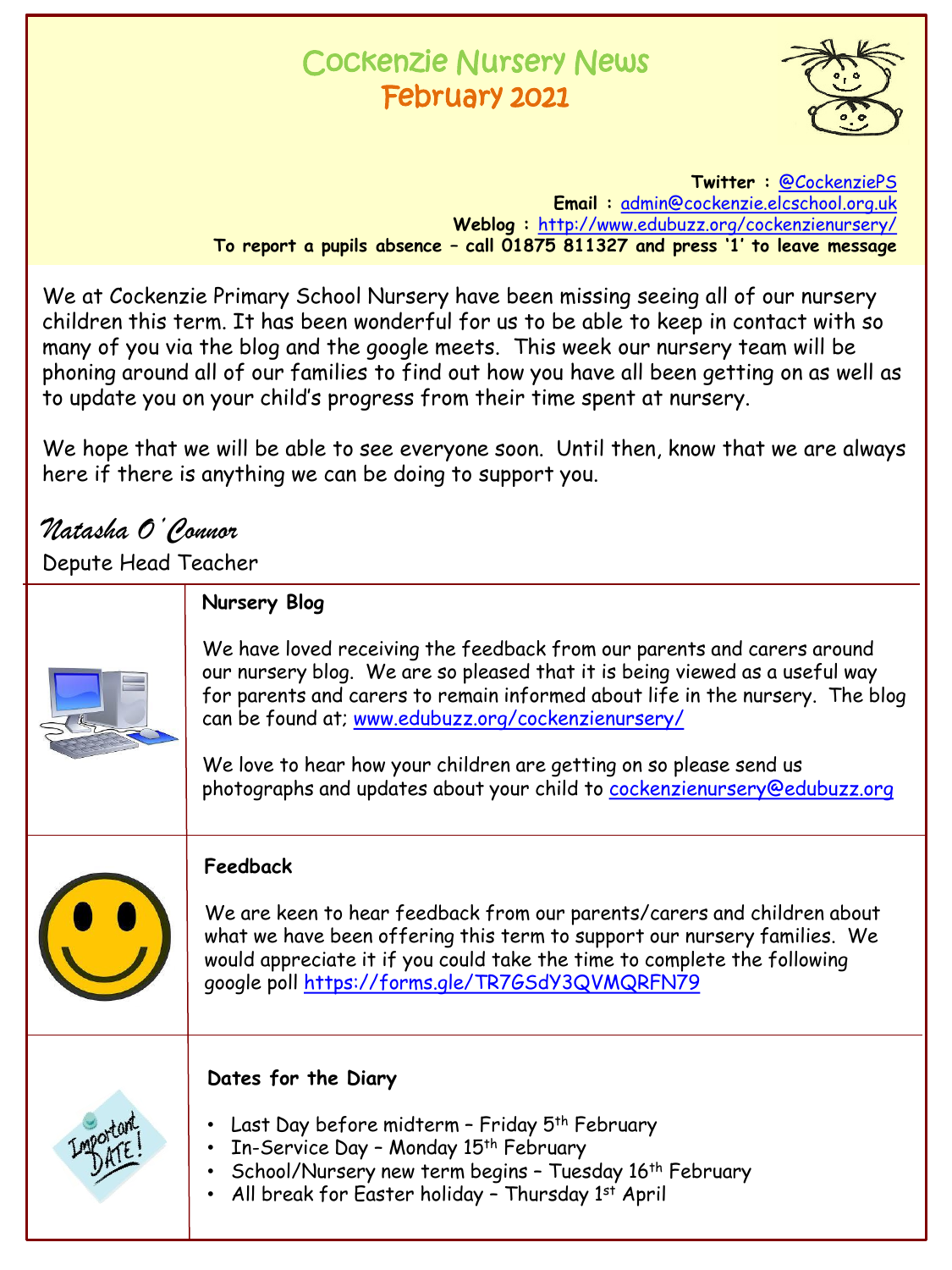

### **SCIENCE/WINTER Stickman Challenge**

We have loved reading "Stickman" by Julia Donaldson. Do you have the book at home? If not you can listen to the audio version on youtube.

You can also watch the special narration of it here: <https://www.bbc.co.uk/programmes/b06t09rk>

### **Challenge**

Can you make your own stickman out of sticks? Once you have made him place him in a big bowl, pour water over him and put him in the freezer. What do you think will happen to the water? How long does the water take to freeze?

Stickman is stuck in the ice! Can you help free him so he can return to the family tree? Explore the different properties of ice, how does it feel? Is it hot or cold? How are you going to free him?

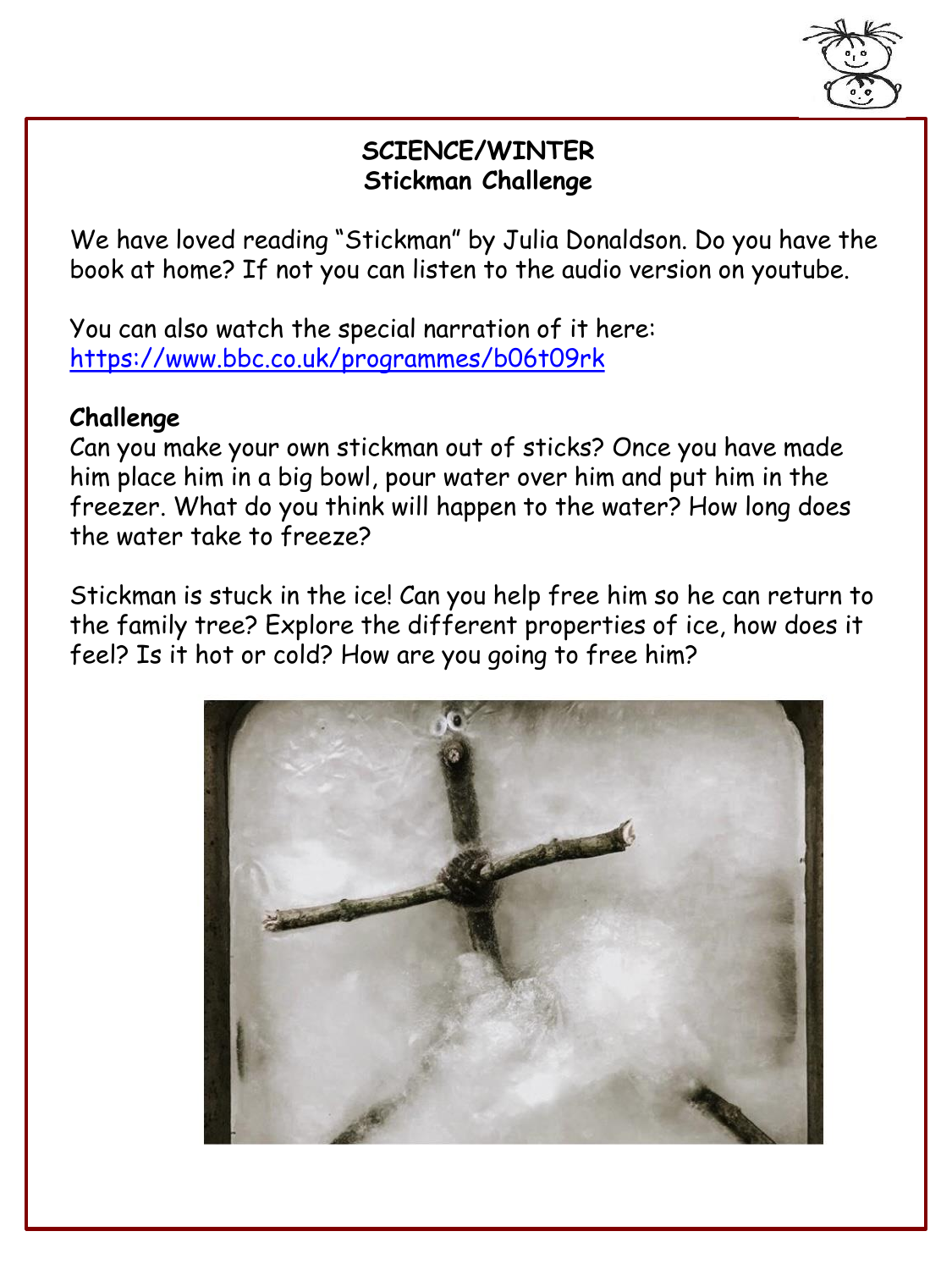

# **LITERACY**

#### **National Story Telling Week**

From the 30th of January until the 6th of February it's National Story Telling Week. Reading stories with young children helps develop language, helps identify letters and words for early reading and writing skills and sparks imagination and brain development. Stories can also help build emotional development and strengthen relationships too!

We LOVE reading books and making up our own stories at Cockenzie Nursery.

One of our favourite books to read and act out is "We're going on a Bear Hunt" by Michael Rosin.

You can listen to the story here: <https://youtu.be/2OI7fe766nk>

We're Going on a Sound Hunt.....

Go on a sound hunt walk and see what sounds you can hear. Stop and listen to the different sounds, you might be able to spot what is making the noise and where it is coming from. Talk about the sounds you hear, you might be able to compare noises like "That's so loud!" and that was a really quiet noise". Have fun and watch out for that bear!



#### **Rhyming**

Recently in nursery we have been starting to look at rhyming words, Julia Donaldson stories are great for rhyming and we also love to sing Down by the Bay!

We always make up our own versus at nursery, some of our favourites are: Have you ever seen a fox putting on socks? Have you ever seen a mouse building a house? Have you ever seen a goat driving a boat? Have you ever seen a bee drinking iced tea? Have you ever seen a frog sitting on a log? have you ever seen a cat wearing a hat?

Can you think of any new rhyming words we can sing? Here is the link to the song: <https://www.youtube.com/watch?reload=9&v=jAjhLexlrDc>

Can you teach your grown ups the Down by the Bay song?

Maybe you could go on a rhyming hunt in your house.. can you find any objects that rhyme?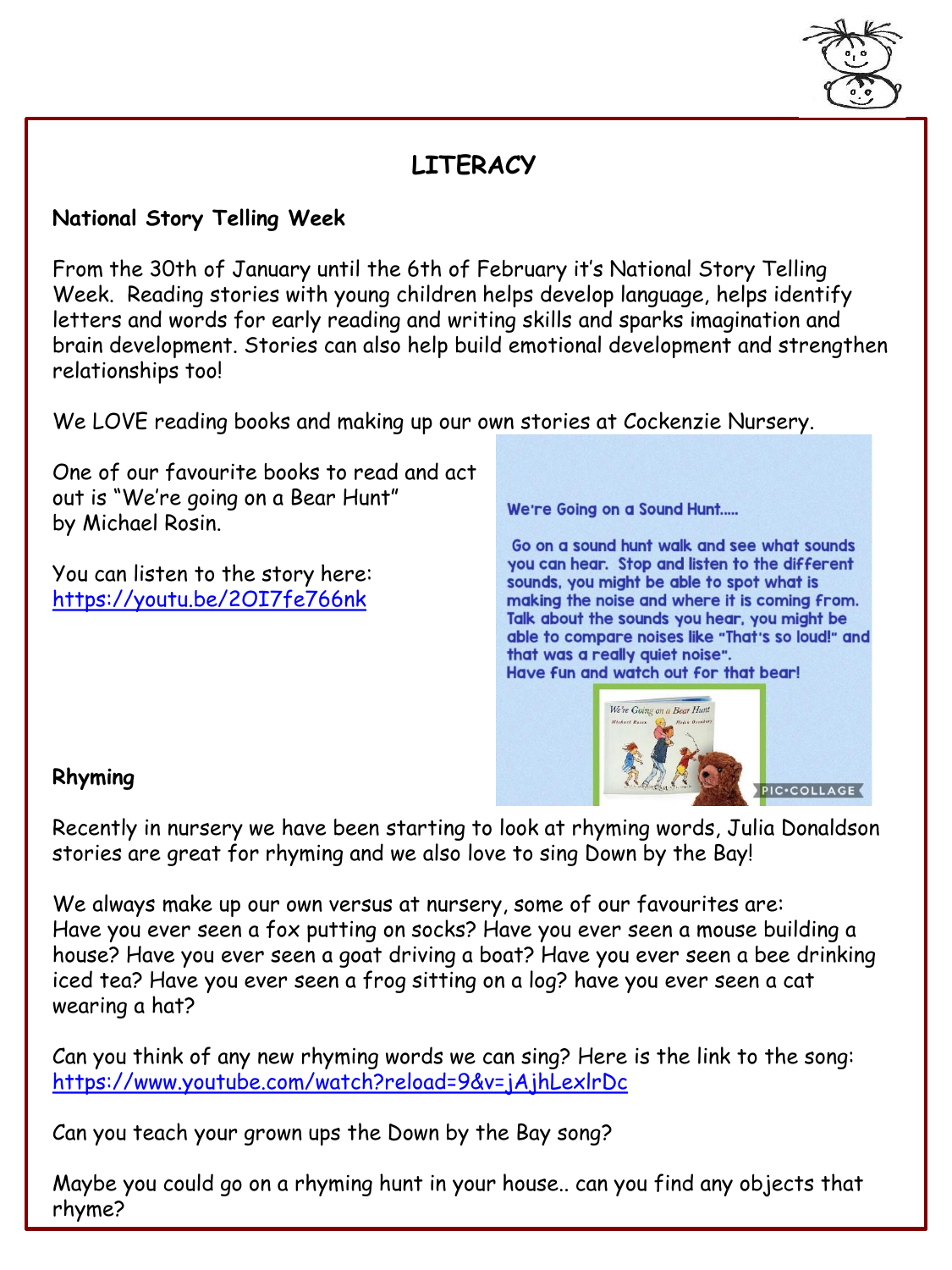

### **RSBP Big Garden Bird Watch 2021**

We have been taking part in the RSPB Big Garden Bird Watch.

Mrs Purves made a listening tool to help her hear the different sounds the birds make. All you need is a cardboard tube and then decorate it anyway you want. When it's ready you can either go into your garden or stand at a window and listen through the tube for tweets, chirps and cheeps. See if you can make the same sound.





You can also make your own set of binoculars using two tubes stuck together.



To encourage the birds to visit your garden you could make a bird feeder.

You can use literally anything to put your bird food in, for example; a cupcake case or a yoghurt pot.

We used a cardboard tube and rolled the food around it.

#### **Bird Seed Feeder**

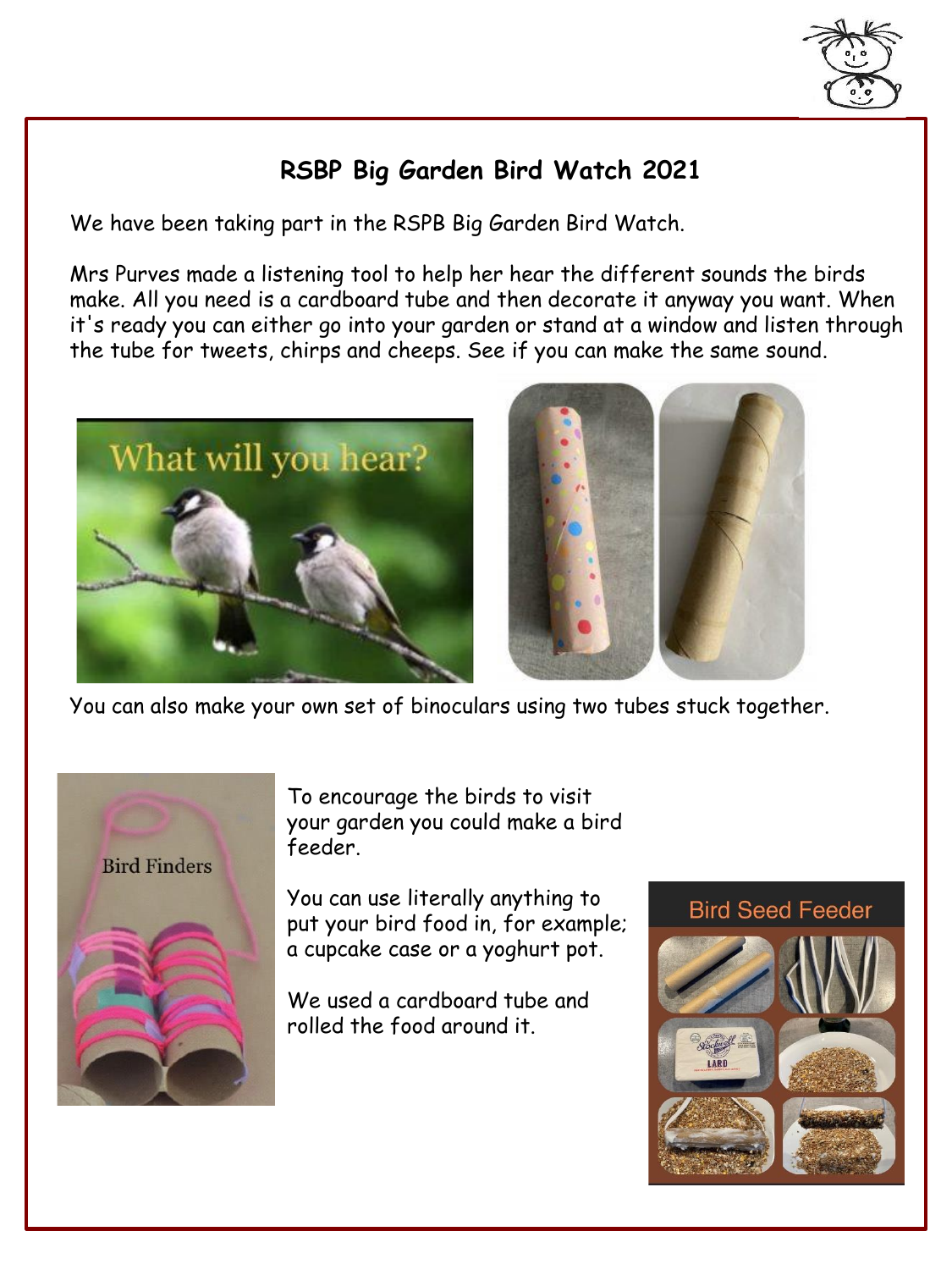